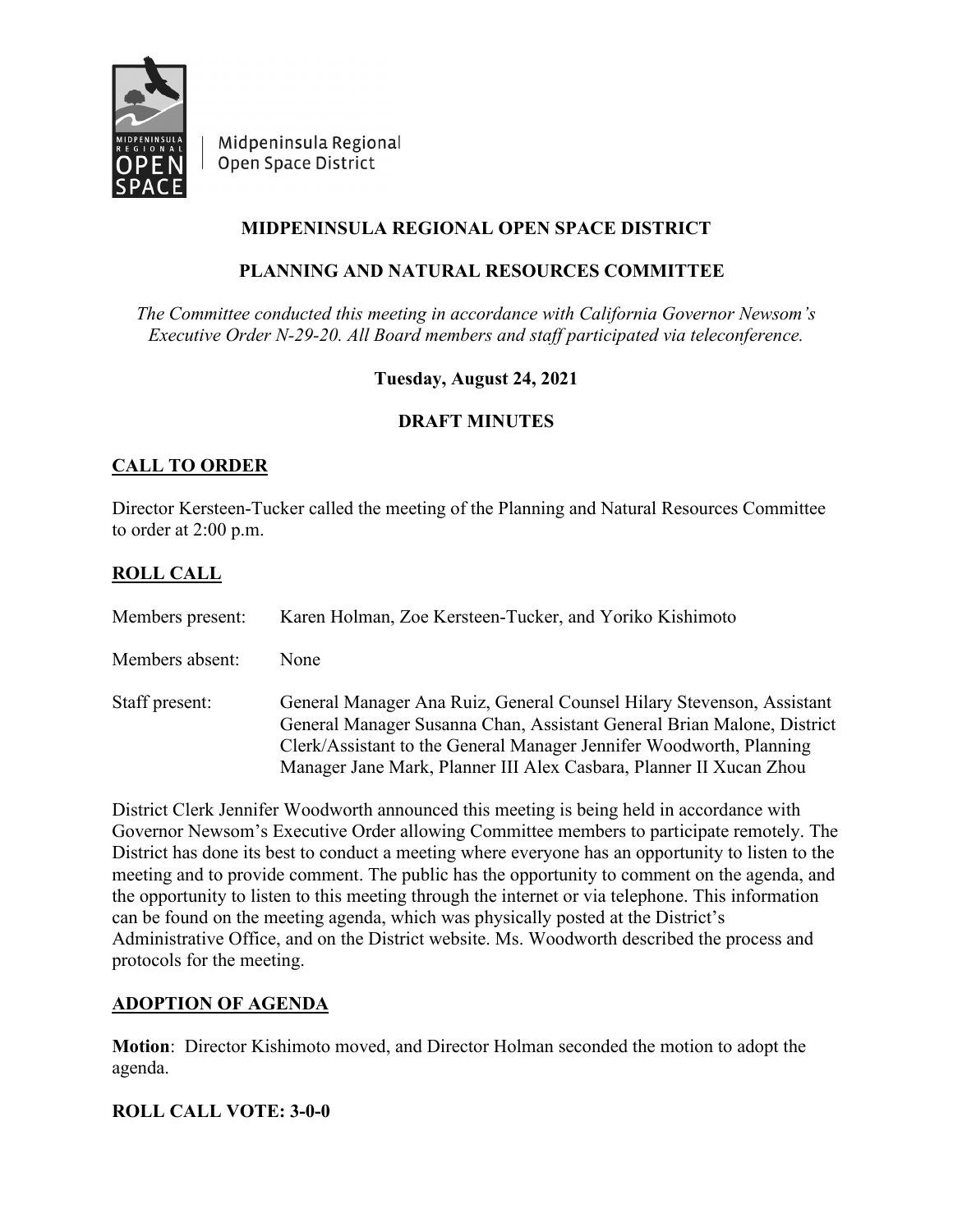## **Planning & Natural Resources Committee**  Page 2 **August 24, 2021**

## **ORAL COMMUNICATIONS**

Olivier Yiptong provided comments in support of allowing e-bikes on District trails stating they are safe and speeding is not an issue because the rider can easily control their speed.

#### **COMMITTEE BUSINESS**

### **1. Approve the June 15, 2021 Planning and Natural Resources Committee Meeting Minutes.**

**Motion:** Director Kishimoto moved, and Director Holman seconded the motion to approve the June 15, 2021 Planning and Natural Resources Committee amended meeting minutes.

Public comment opened at 2:05 p.m.

Ms. Woodworth reported no public comments had been submitted.

Public comment closed at 2:05 p.m.

### **ROLL CALL VOTE: 3-0-0**

### **2. Hawthorns Area Draft Vision and Goals (R-21-112)**

Senior Planner Meredith Manning introduced the members of the project team and their roles for the project.

Planner II Xucan Zhou described the location of the Hawthorns area in the Windy Hill Open Space Preserve near the Town of Portola Valley and public trails in the area.

Planner III Alex Casbara reviewed the proposed draft vision and goals for the Hawthorns area, which seek to protect and restore natural habitats and resources, provide ecologically sensitive public access, support regional trail connectivity, interpret the natural and cultural history of the area, etc.

Director Kishimoto requested and received additional information regarding the requirements associated with Alpine Road Trail being a designated scenic corridor.

Director Holman inquired how the olive grove would be addressed by the project.

Mr. Casbara stated the proposed goal that focuses on the natural and cultural history addresses the need for landscape management, which includes the olive grove.

Director Holman spoke in favor of protecting the viewshed from development not on District land and protecting wildlife connectivity from barriers created by development.

Natural Resources Manager Kirk Lenington stated the undeveloped nature of the area and lack of barriers allows for free passage of wildlife.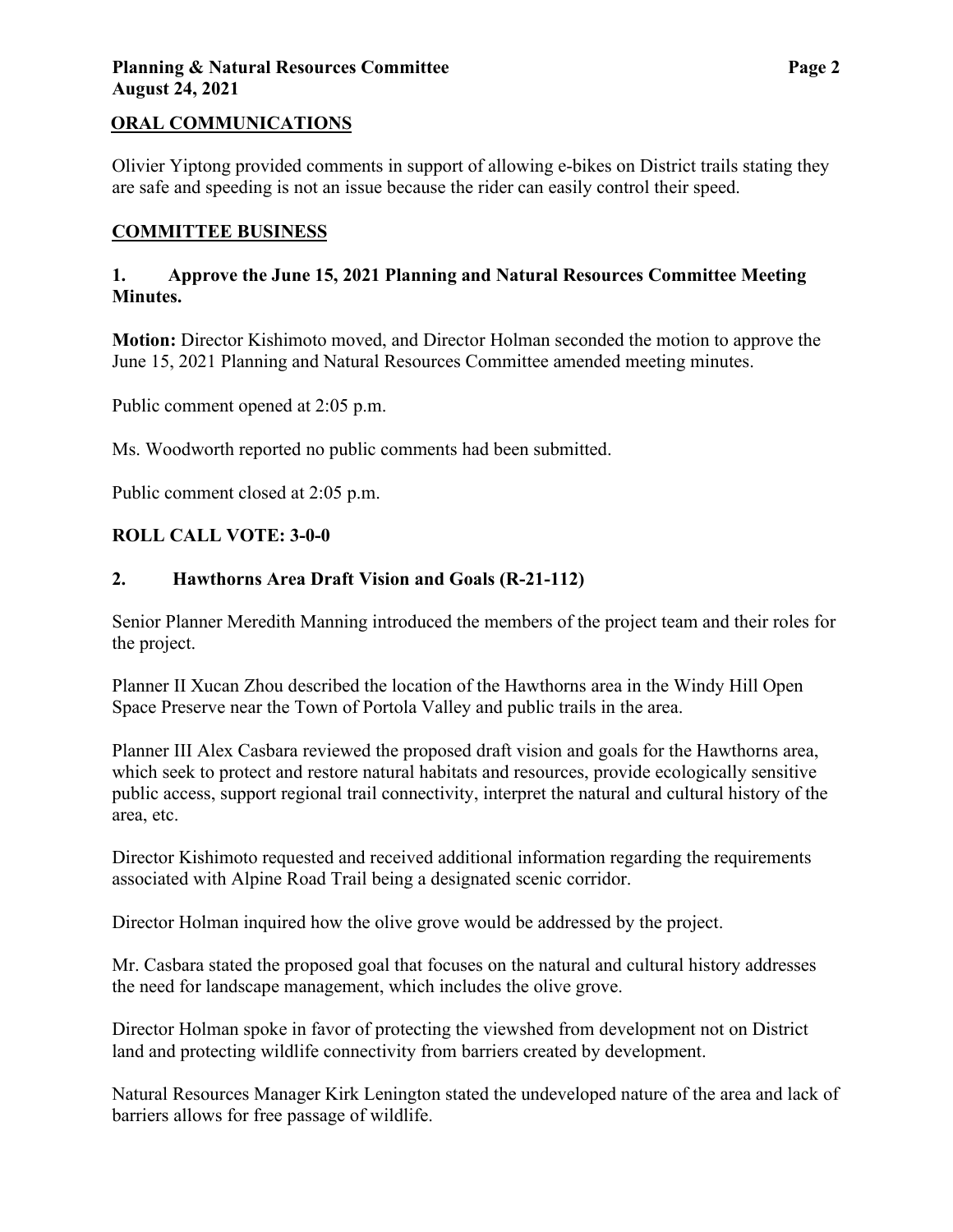### **Planning & Natural Resources Committee**  Page 3 **August 24, 2021**

Planning Manager Jane Mark reported District staff are often notified of and provide comments, in support of the District's mission, on external development projects. Ms. Manning added that District trails are designed and built to maximize a natural viewshed for visitors wherever feasible.

Public comment opened at 2:36 p.m.

Dudley Carlson inquired how the District would control the invasive olive trees, which create a fire risk. Ms. Carlson provided comments regarding Sweet Springs Trail, which is maintained by the Town of Portola Valley and borders the property, stating it is very narrow when hikers encounter equestrians on the trail and also experiences erosion due to cyclists. Ms. Carlson also inquired regarding parking for the area and expressed concerns about spillover parking on nearby roads.

Jeremy Dennis, Town Manager for the Town of Portola Valley, expressed concerns regarding spillover parking onto town roads and negative impact of residents. Mr. Dennis spoke in favor of supporting wildlife connectivity and working with the District on the project in the future.

Ms. Woodworth read the submitted comments into the record.

Karen Vahtra stated wildfire is a key concern for Portola Valley and should be included in the project vision and goals. Ms. Vahtra stated additional maintenance may be needed for wildfire prevention including burning coyote brush and other highly flammable fuels.

Public comment closed at 2:44 p.m.

Director Kishimoto recommended including creek restoration in the natural resources goal.

Ms. Manning suggested modifying the Natural Resources goal to state "Protect and restore native aquatic and terrestrial habitats, …"

Director Kishimoto suggested adding the word 'Local' to the 'Regional Connectivity goal title, and to expand the goal text to prioritize safety for multimodal users accessing the Hawthorns Area.

Director Holman suggested updating the Public Access goal to read "Open the Hawthorns Area to public access and balancing access with the ability to provide sufficient parking…" Director Holman inquired about the type of assistance and support that could be provided by the Town of Portola Valley to locate potential parking areas nearby.

Mr. Dennis reported he has outreached to neighboring property owners, who expressed concern their parking could be overwhelmed on the weekends. He offered to connect District staff with the property owners to continue conversations.

Director Holman suggested a Portola Valley board or committee, or a community group could potentially assist with interpretive options for the Hawthorns house and site.

Director Holman recommended including language for the District to "pursue partnerships to adaptively reuse, rehabilitate, and manage key features of the Hawthorns Historic District…"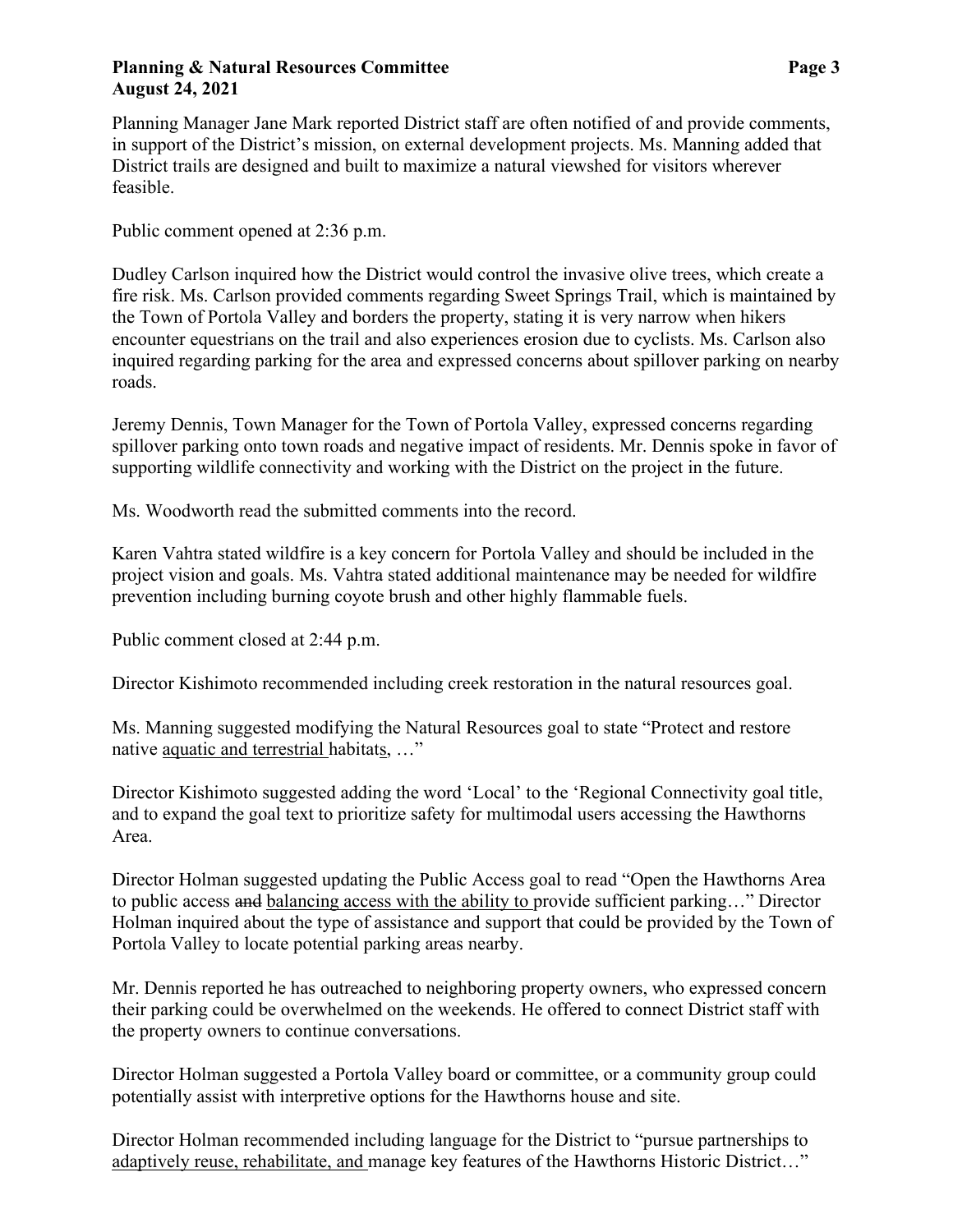### **Planning & Natural Resources Committee**  Page 4 **August 24, 2021**

Ms. Ruiz stated there are various challenges and constraints to finding a partner for the site to rehabilitate the structures. Ms. Ruiz suggested keeping the goal broad at this time until more information is gathered.

Director Holman suggested altering the project vision to state it "reflects the region's natural, agricultural, architectural, and social history" and suggesting including additional description of the property's conservation easement.

Ms. Manning suggested the vision statement could reference the conservation goals established in the property's conservation easement, which states the property will be preserved in perpetuity in a natural and undisturbed state.

Director Kersteen-Tucker stated the operations and management goal could be amended to reference the property should be managed in a manner that "provides opportunities to work as good neighbors with surrounding residents and partners in promoting ongoing public support and appreciation." Director Kersten-Tucker recommended including a reference to wildfire resiliency in the natural resources goal. Finally, Director Kersteen-Tucker spoke in favor of the current language of the natural and cultural history goal.

Ms. Manning suggested modifying the natural resources goal to read: "protect, restore, and provide resiliency for native…." to address wildfire resiliency.

Mr. Casbara stated the operations and maintenance goal could be modified to emphasize public partnerships and neighbor relationships through an adaptive management process.

Director Kishimoto spoke in favor of prioritizing protection of natural resources over the other aspects of the District's mission.

Mr. Casbara suggested amending the vision to read "The District will protect biotic resources, provide balanced public access opportunities, and interpret natural and cultural resources…"

Ms. Mark stated due to the property's eligibility for the National Register of Historic Places, the District will follow the Secretary of Interiors standards and suggested including language regarding this in the Natural and Cultural history goal. The goal could be revised to read: "Pursue partnerships to manage the historic resources on the property to be consistent with the Secretary of the Interior's standards for historic properties."

Director Holman commented on the public's high interest for the natural and cultural history of the site, which includes the historic buildings.

Ms. Mark stated staff will provide a revised draft vision and goals for Committee consideration at the November 16, 2021 Committee meeting, based on the Committee's feedback.

No Committee action required.